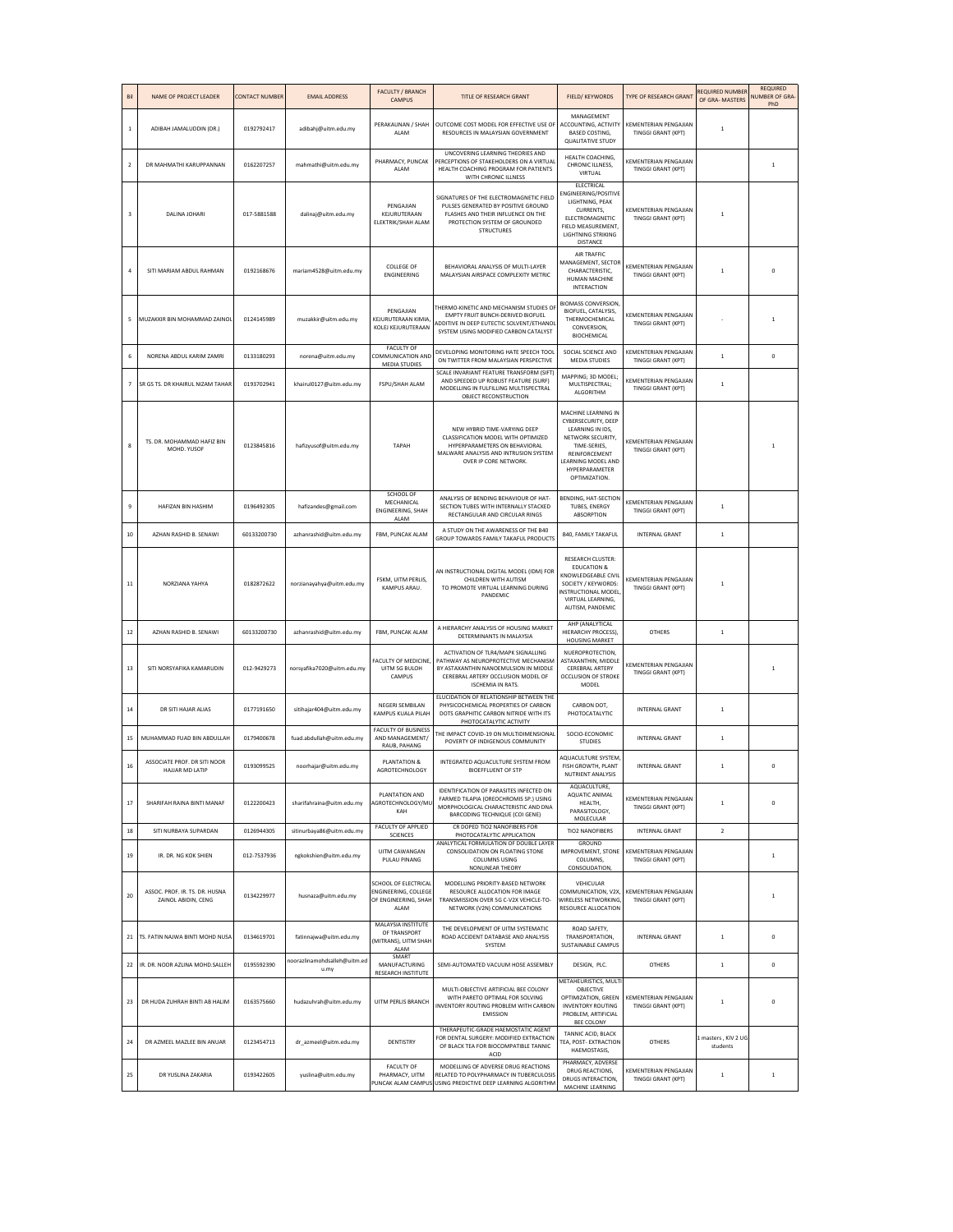| 26 | AP DR NUR NAFHATUN MD SHARIFF                         | 0199634378  | nnmsza@uitm.edu.my            | ACIS SHAH ALAM                                                                                       | PROFILING LIGHT INTENSITY CONTINUUM OF<br>FAJR KADHIB AND FAJR SADIQ OPTICALLY<br>USING ALL SKY CAMERA                                                                                                           | <b>ASTRONOMY: ISLAMIC</b><br>ASTRONOMY                                                                                                         | KEMENTERIAN PENGAJIAN<br>TINGGI GRANT (KPT)               | $\mathbf 0$    | $\mathbf{1}$          |
|----|-------------------------------------------------------|-------------|-------------------------------|------------------------------------------------------------------------------------------------------|------------------------------------------------------------------------------------------------------------------------------------------------------------------------------------------------------------------|------------------------------------------------------------------------------------------------------------------------------------------------|-----------------------------------------------------------|----------------|-----------------------|
| 27 | ASSOC. PROF. IR. TS. DR. HUSNA<br>ZAINOL ABIDIN, CENG | 0134229977  | husnaza@uitm.edu.my           | SCHOOL OF ELECTRICAL<br>ENGINEERING, COLLEGI<br>OF ENGINEERING, SHAH<br>ALAM                         | MODELLING LORAWAN SPREADING FACTOR<br>ALLOCATION AND ADAPTIVE DATA RATE<br>CONTROL ALGORITHM USING META-HEURISTIC<br>OPTIMIZATION TECHNIQUE                                                                      | LORAWAN, INTERNET OF<br>THINGS, WIRELESS<br>NETWORKING                                                                                         | <b>INTERNAL GRANT</b>                                     | $\mathbf{1}$   |                       |
| 28 | DR NOR HIDAYATUN ABDUL RAZAK                          | 01129269635 | norhidayatun@uitm.edu.my      | FACULTY OF BUSINESS<br>& MANAGEMENT /<br><b>JENGKA CAMPUS</b>                                        | UTILIZATION OF FORESTRY RESOURCES TO<br>ENCOURAGE COMMUNITY INVOLVEMENT IN<br><b>EDU TOURISM ACTIVITIES</b>                                                                                                      | EDU-TOURISM                                                                                                                                    | <b>INTERNAL GRANT</b>                                     | $\overline{1}$ |                       |
| 29 | DR. NUR SYAMIMI ARIFFIN                               | 0148476633  | nursyamimi.ariffin@uitm.edu.m | FACULTY OF<br>PHARMACY, UITM                                                                         | RUNX1 GENOMIC ENGINEERING USING A<br>DOUBLE NICKASE CRISPR-CAS9 STRATEGY                                                                                                                                         | MOLECULAR CANCER                                                                                                                               | KEMENTERIAN PENGAJIAN<br><b>TINGGI GRANT (KPT)</b>        | $\mathbf{1}$   | $\mathbf 0$           |
| 30 | PROFESSOR DR HASLINDA YUSOFF                          | 0176348272  | hasli229@uitm.edu.my          | PUNCAK ALAM<br>ACCOUNTANCY                                                                           | CRISIS-RESPONSE CORPORATE SOCIAL<br>RESPONSIBILITY FRAMEWORK FOR STRATEGIC<br><b>BUSINESS SUSTAINABILITY</b>                                                                                                     | <b>CSR AND CORPORATE</b><br>ACCOUNTING AND<br>REPORTING                                                                                        | KEMENTERIAN PENGAJIAN<br><b>TINGGI GRANT (KPT)</b>        |                | $\mathbf{1}$          |
| 31 | DR. MAZLAN BIN CHE SOH                                | 60162095409 | mazlan3161@uitm.edu.my        | <b>FACULTY OF</b><br><b>ADMINISTRATIVE</b><br><b>ACIENCE &amp; POLICY</b><br><b>STUDIES</b>          | INSURAN KESIHATAN SOSIAL: PEMBENTUKAN<br>MODEL HIBRID DALAM SISTEM PEMBIAYAAN<br><b>KESIHATAN MALAYSIA</b>                                                                                                       | SOCIAL<br>SCIENCE/POLITICAL<br><b>SCIENCE/MODEL HIBRID</b><br>SISTEM PEMBIAYAAN<br><b>KESIHATAN, INSURANS</b><br>KESIHATAN SOSIAL,<br>MALAYSIA | KEMENTERIAN PENGAJIAN<br><b>TINGGI GRANT (KPT)</b>        | $\mathbf{1}$   |                       |
| 32 | RUHIZAN LIZA BINTI AHMAD SHAURI                       | 012-5002912 | ruhizan@uitm.edu.my           | SCHOOL OF ELECTRICAL<br>ENGINEERING, COLLEGE<br>OF ENGINEERING                                       | ARTIFICIAL NEURAL NETWORK BASED AUTO<br>TUNED IMPEDANCE PARAMETER CONTROL OF /<br>2-DOF ROBOTIC FINGER DYNAMICS                                                                                                  | ANN. IMPEDANCE<br>CONTROL, ROBOT<br><b>FINGER</b>                                                                                              | KEMENTERIAN PENGAJIAN<br><b>TINGGI GRANT (KPT)</b>        | $\mathbf{1}$   |                       |
| 33 | PROF. MADAYA DR WAN ADIBAH<br>WAN ISMAIL              | 0135170100  | wadibah@uitm.edu.my           | <b>FACULTY OF</b><br>ACCOUNTANCY/ KEDAH                                                              | DEVELOPING A FRAMEWORK FOR CORPORATE<br>BOARD HETEROGENEITY: INCORPORATING<br>HUMAN CAPITAL THEORY AND THE RESOURCE<br>DEPENDENCY THEORY IN STRENGTHENING<br>BUSINESS SUSTAINABILITY AND SOCIETAL WELL<br>BEING. | <b>FINANCIAL REPORTING</b>                                                                                                                     | KEMENTERIAN PENGAJIAN<br><b>TINGGI GRANT (KPT)</b>        | $\overline{z}$ | $\Omega$              |
| 34 | AMIRAH ABDUL RAHMAN                                   | 0196419491  | amirahar@uitm.edu.my          | <b>MEDICINE / SELANGOF</b>                                                                           | ELUCIDATION OF LONG NONCODING RNA.<br>ZFAS1 ROLES IN MODULATING PTEN MUTANT<br>AND PTEN WILD-TYPE GLIOBLASTOMA<br>MULTIFORME CANCER CELL DEATH.                                                                  | CANCER; RNA; GENE<br><b>EXPRESSION: CELL LINES</b>                                                                                             | KEMENTERIAN PENGAJIAN<br><b>TINGGI GRANT (KPT)</b>        | $\mathbf{1}$   | $\mathbf{1}$          |
| 35 | SR DR. AMIR SHARIFUDDIN BIN AB<br>LATIP               | 014-9136013 | amirsharifuddin@uitm.edu.my   | UITM SHAH ALAM                                                                                       | AN INTEGRATION OF THE ATMOSPHERIC<br>CORRECTION DERIVED FROM GPS AND<br>MICROWAVE RADIOMETER DATA FOR<br>IMPROVING PERSISTENT SCATTERER INSAR<br>PROCESSING IN DAM SURFACE DEFORMATION<br>MODELLING.             | GEOMATICS, REMOTE<br>SENSING, INSAR                                                                                                            | KEMENTERIAN PENGAJIAN<br><b>TINGGI GRANT (KPT)</b>        |                | 1                     |
| 36 | NORSHARIZA BINTI MOHAMAD<br>BHKARI                    | 0133945378  | nshariza@uitm.edu.my          | <b>IIESM UITM SHAH ALAM</b>                                                                          | LIGNOCELLULOSE MODIFIED GEOMETRIC<br>COEFFICIENT VARIANT WEAKEST LINK THEORY                                                                                                                                     | <b>TIMBER ENGINEERING</b>                                                                                                                      | KEMENTERIAN PENGAJIAN<br>TINGGI GRANT (KPT)               | $\mathbf{1}$   | $\mathbf 0$           |
| 37 | DR. KHAIRUNNISA ABD SAMAD                             | 018-9083442 | khairunsamad@uitm.edu.my      | <b>FACULTY OF BUSINESS</b><br>ADMINISTRATION/UITM<br>MELAKA                                          | DEVELOPING A SUSTAINABLE GIG SYSTEM<br>(SGIGS) FRAMEWORK FOR WELL-BEING OF<br>WORKERS IN GIG ECONOMY                                                                                                             | GIG WORKER, GIG<br>ECONOMY, VIABLE<br>SYSTEM MODEL, WELL<br>BEING                                                                              | KEMENTERIAN PENGAJIAN<br>TINGGI GRANT (KPT)               | $\mathbf{1}$   | PHD -1/ MASTER-<br>-1 |
| 38 | TS DR SITI ZULAIHA AHMAD                              | 60126160477 | sitizulaiha@uitm.edu.my       | FSKM/ARAU                                                                                            | A HYBRID WEARABLE TECHNOLOGY MODEL<br>BASED ON PERSUASIVE, CALM AND EMPATHIC<br>DESIGN PRINCIPLES OF AUTISTIC BEHAVIORAL<br>INTERVENTION                                                                         | WEARABLE<br>TECHNOLOGY, HUMAN<br>COMPUTER<br><b>INTERACTION</b>                                                                                | <b>KEMENTERIAN PENGAJIAN</b><br>TINGGI GRANT (KPT)        | $\mathbf{1}$   |                       |
| 39 | DR. ABDELBASET M. A. IBRAHIM                          | 0126164332  | abdelbaset@uitm.edu.my        | <b>FACULTY OF APPLIED</b><br>SCIENCES/SHAH ALAM                                                      | THEORY FOR ENTANGLEMENT IN A QUAD<br>GUIDED WAVES QUANTUM COUPLER WITH<br>KERR<br>NONLINEARITY                                                                                                                   | <b>QUANTUM OPTICS;</b><br>QUANTUM<br>ENTANGLEMENT; KERR<br>NONLINEAR COUPLER;                                                                  | KEMENTERIAN PENGAJIAN<br>TINGGI GRANT (KPT)               | $\overline{2}$ | $\mathbf{1}$          |
| 40 | MOHAMED SYAZWAN OSMAN                                 | 60132022645 | syazwan.osman@uitm.edu.my     | SCHOOL OF CHEMICAL<br><b>ENGINEERING, COLLEGI</b><br>OF ENGINEERING UITM<br>CAWANGAN PULAU<br>PINANG | <b>EMZI-MIH INDUSTRIAL GRANT</b>                                                                                                                                                                                 | NANOPARTICLES<br>COLLOID,<br>ENCAPSULATION, FOOD<br><b>TECHNOLOGY</b>                                                                          | <b>OTHERS</b>                                             | $\overline{2}$ |                       |
| 41 | NORAZMANN BIN HARUN                                   | 01133047080 | norazman@uitm.edu.my          | FAKULTI PENGURUSAN<br><b>DAN PENIAGAAN UITM</b><br>CAWANGAN MELAKA                                   | DESIGNING A BUSINESS INNOVATION MODEL<br>OF HALAL HUB DIGITALIZATION FOR ASNAF IN<br>MALAYSIA                                                                                                                    | <b>DIGITALIZATION</b><br><b>BUSINESS INNOVATION</b><br>MODEL                                                                                   | KEMENTERIAN PENGAJIAN<br><b>TINGGI GRANT (KPT)</b>        | $\mathbf{1}$   |                       |
| 42 | NORHAYATI TALIB                                       | 019-6888348 | norhayati0653@uitm.edu.my     | KOLEJ<br>KEJURUTERAAN/SHAH<br>ALAM                                                                   | GREEN SYNTHESIS OF HYBRID HYDROGEL FROM<br>CHITIN/BAMBOO NANOCELLULOSE ON ARSENIC<br>REMOVAL                                                                                                                     | HYDROGEL/ARSENIC/SYN<br>THESIS                                                                                                                 | <b>INTERNAL GRANT</b>                                     | $\mathbf{1}$   |                       |
| 43 | ASSOC, PROF, CHM DR RAJA RAZUAN<br><b>RAIA DERIS</b>  | 0193428073  | razuan@uitm.edu.mv            | FSG/SHAH ALAM                                                                                        | THE DEVELOPMENT OF REACTION PATHWAYS<br>FOR CRACKING OF TAR USING IRON ORE<br>CATALYST DURING HYDROTHERMAL<br>COLIQUEFACTION OF MICROALGAE AND<br>MALAYSIAN LOW RANK COAL UNDER MILD<br>LIQUEFACTION CONDITION   | HYDROTHERMAL,<br>ABSORBANCE,<br>MICROALGAE                                                                                                     | <b>INTERNAL GRANT</b>                                     | $\mathbf{1}$   | $\mathbf{1}$          |
| 44 | NANI FADZLINA NAIM                                    | 60189682956 | nanifadzlina@uitm.edu.mv      | SCHOOL OF ELECTRICAL<br><b>ENGINEERING/SHAH</b><br>ALAM                                              | CHARACTERIZATION OF FIBER BRAGG GRATING<br>SENSOR SIGNALS USING DOUBLE PULSE-<br>DURATION DIFFERENCE IN TIME DOMAIN FOR<br>SENSING DISTRIBUTION IMPROVEMENT                                                      | OPTICAL SENSOR, FIBER<br><b>BRAGG GRATING</b>                                                                                                  | <b>INTERNAL GRANT</b>                                     | $\mathbf{1}$   | $\mathbf{1}$          |
| 45 | MUHAMMAD SYAFIQ HAZWAN<br>RUSLAN                      | 0137681254  | syafiqhazwan@uitm.edu.my      | UITM SHAH ALAM                                                                                       | INTERACTION, OPTIMIZATION AND STABILITY<br>STUDY OF STANDARDIZED DELPHINIDIN-3-<br>SAMBUBIOSIDE EXTRACT FROM HIBISCUS<br>SABDARIFFA USING IRRADIATION-ASSISTED<br>EXTRACTION.                                    | NATURAL PRODUCT.<br>ROCESS OPTIMIZATION,<br><b>IRRADIATION ASSISTED</b><br><b>EXTRACTION</b>                                                   | <b>KEMENTERIAN PENGAJIAN</b><br>TINGGI GRANT (KPT)        |                | $\mathbf{1}$          |
| 46 | DR NURUL RAUDZAH ADIB RIDZUAN                         | 0129578444  | nraudzah@uitm.edu.my          | MEDICINE / SG BULOH                                                                                  | PROTECTIVE MECHANISM OF POLYGONUM<br>MINUS FLAVONOID-RICH-FRACTIONS AGAINST<br>CISPLATIN-INDUCED DNA DAMAGE VIA ITS<br>SIGNALLING TRANSDUCTION PATHWAYS IN<br>VIVO                                               | DRUG-INDUCED LIVER<br>INJURY, NATURAL<br>PRODUCT, ANATOMY                                                                                      | <b>INTERNAL GRANT</b>                                     | $\mathbf{1}$   |                       |
| 47 | MOHD SHAHRIMAN ADENAN                                 | 0122115095  | mshahriman@uitm.edu.mv        | MEKANIKAL/ SHAH<br>ALAM                                                                              | HYBRID MANUFACTURING: INTEGRATION OF<br>DIRECT ENERGY DEPOSITION (DED) WIRE-ARC<br>ADDITIVE MANUFACTURING (WAAM) WITH<br>FORGING OPERATIONS FOR PRODUCTION OF<br>NETSHAPED LIGHTWEIGHT METAL ALLOY<br>COMPONENTS | SIMULATION, WIRE ARC<br><b>ADDITIVE</b><br>MANUFACTURING,<br>FORGING, HYBRID                                                                   | <b>KEMENTERIAN PENGAJIAN</b><br><b>TINGGI GRANT (KPT)</b> | $\mathbf{1}$   |                       |
| 48 | LEONA KIU KING CHIEH                                  | 017-8527079 | leona@uitm.edu.my             | AKADEMI PENGAJIAN<br>BAHASA                                                                          | <b>GERAN INISIATIF APB (GIA)</b>                                                                                                                                                                                 | STUDENTS'<br>ENGAGEMENT.<br>ABORIGINAL (ORANG<br>ASLI) STUDENTS.<br>LEARNER-LEARNER,<br><b>LEARNER-INSTRUCTOR</b><br>LEARNER-CONTENT           | <b>INTERNAL GRANT</b>                                     | $\mathbf{0}$   | $\mathbf 0$           |
| 49 | ROHANA NGAH                                           | 60162035765 | rohanangah@uitm.edu.my        | FPP/SELANGOR/PUNCA<br>K ALAM                                                                         | A SUSTAINABLE INCLUSIVE ENTREPRENEURSHIP<br>MODEL EMPOWERING PERSONS WITH<br>DISABILITIES: EXTENDING SOCIOLOGICAL<br><b>ENTREPRENEURSHIP THEORY</b>                                                              | <b>ENTREPRENEURSHIP</b><br>MODEL, PERSONS WITH<br><b>DISABILITIES</b>                                                                          | KEMENTERIAN PENGAJIAN<br><b>TINGGI GRANT (KPT)</b>        | $\mathbf{1}$   | $\mathbf{0}$          |
|    |                                                       |             |                               | HEALTH                                                                                               | UNRAVELLING THE INTERACTIONS OF<br>ACANTHAMOEBA AS A UNIVERSAL HOST WITH                                                                                                                                         |                                                                                                                                                |                                                           |                |                       |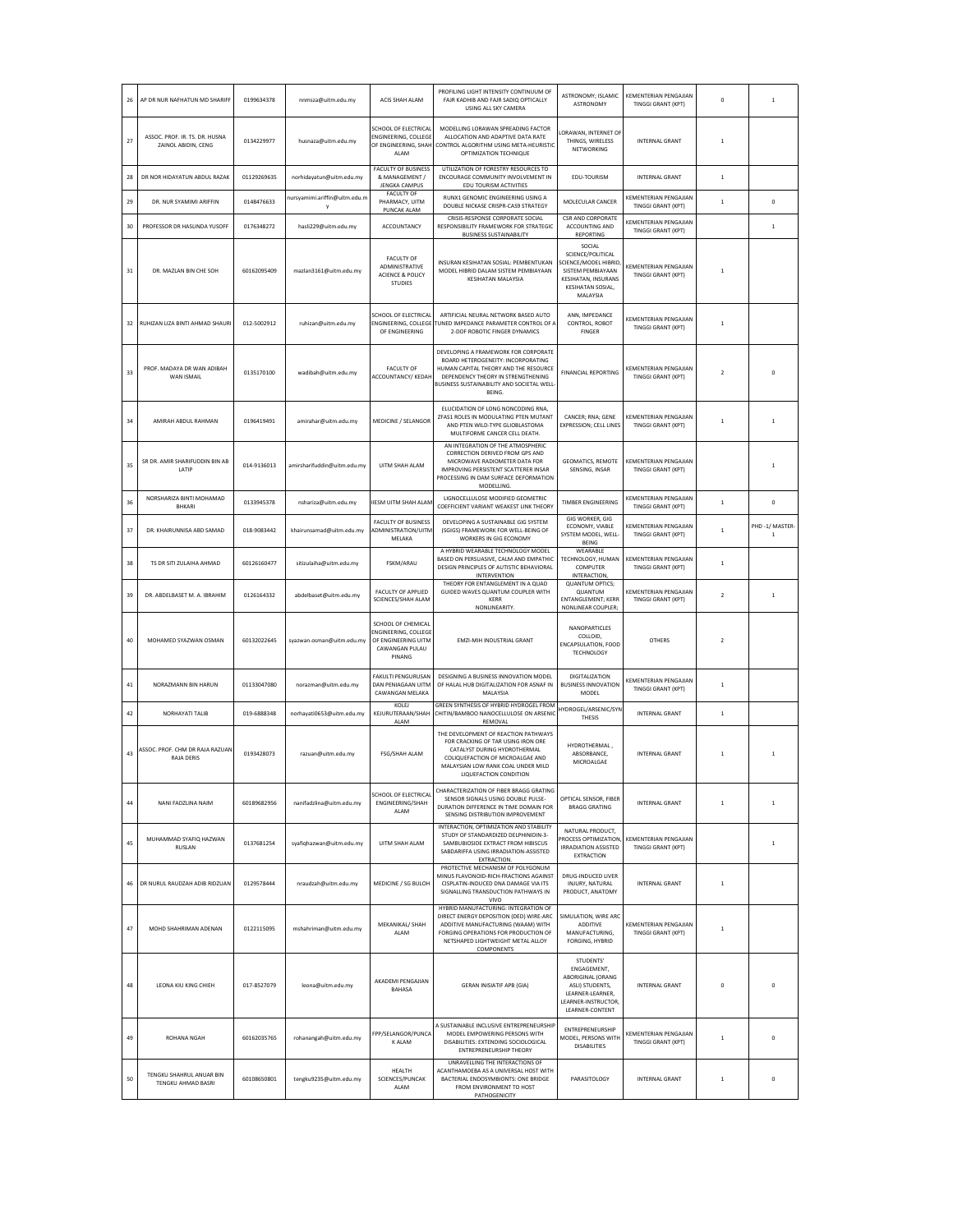| 51 | DR. ROSFARIZA RADZALI                | 017-5830840 | rosfariza074@uitm.edu.my                        | SCHOOL OF ELECTRICAL<br><b>ENGINEERING, COLLEGE</b><br>OF ENGINEERING, UITM<br><b>CAWANGAN PULAU</b><br>PINANG | THE IMPROVEMENT OF ETCHING MECHANISM<br>FOR UNIFORM AND HIGH POROSITY<br>NANOSTRUCTURE INGAN VIA INTEGRATED<br>ALTERNATING CURRENT ELECTROCHEMICAL<br><b>ETCHING</b>                        | SEMICONDUCTOR/ELECT<br>RONICS/ELECTRICAL/PHY<br>SICS                                                                                                                        | KEMENTERIAN PENGAJIAN<br><b>TINGGI GRANT (KPT)</b>        | $\overline{1}$ |              |
|----|--------------------------------------|-------------|-------------------------------------------------|----------------------------------------------------------------------------------------------------------------|---------------------------------------------------------------------------------------------------------------------------------------------------------------------------------------------|-----------------------------------------------------------------------------------------------------------------------------------------------------------------------------|-----------------------------------------------------------|----------------|--------------|
| 52 | MELISSA SHAHROM                      | 0192967875  | melissa@uitm.edu.my                             | <b>FACULTY OF BUSINESS</b><br>& MANAGEMENT.<br>PUNCAK ALAM CAMPUS                                              | THE ROLE OF SOCIAL MEDIA AS A PERSUASIVE<br>UBIQUITOUS LEARNING TOOL FOR SOCIAL<br>ENGAGEMENT TOWARDS SOCIAL<br>SUSTAINABILITY                                                              | <b>TECHNOLOGY</b><br>MANAGEMENT, SOCIAL<br>ENGAGEMENT.<br>PERSUASIVE<br><b>TECHNOLOGY</b><br>MATHEMATICS / ANT                                                              | <b>INTERNAL GRANT</b>                                     | $\overline{1}$ |              |
| 53 | <b>TEOH YEONG KIN</b>                | 60193598485 | ykteoh@uitm.edu.my                              | FACULTY OF COMPUTER<br>AND MATHEMATICAL<br><b>SCIENCES / PERLIS</b><br>BRANCH, ARAU<br>CAMPUS                  | AN IMPROVED ANT COLONY OPTIMIZATION<br>FEATURE SELECTION ALGORITHM FOR<br>MODELLING BANKRUPTCY OF MALAYSIA<br>SHARIAH-COMPLIANT SECURITIES                                                  | <b>COLONY OPTIMIZATION</b><br>ALGORITHM;<br><b>BANKRUPTCY</b><br>PREDICTION; DATA<br>CLASSIFICATION:<br><b>FEATURE SELECTION;</b><br>SHARIAH-COMPLIANT<br><b>SECURITIES</b> | <b>KEMENTERIAN PENGAJIAN</b><br><b>TINGGI GRANT (KPT)</b> | $\overline{1}$ |              |
| 54 | NIK ROSILARDUILAH                    | 0123641119  | nikrosli@uitm.edu.mv                            | KOLEJ KEJURUTERAAN<br>/SHAH ALAM                                                                               | DUAL ALCOHOL FUEL FOR INTERNAL<br>COMBUSTION ENGINE.                                                                                                                                        | INTERNAL COMBUSTION<br><b>ENGINE</b>                                                                                                                                        | <b>KEMENTERIAN PENGAJIAN</b><br>TINGGI GRANT (KPT)        |                | $\mathbf{1}$ |
| 55 | PM DR NOORUL HUDA SAHARI             | 0193097174  | nooru088@uitm.edu.my                            | ACIS, SHAH ALAM                                                                                                | DEVELOPING A UNIFIED LEGAL FRAMEWORK OF<br>CONTROLLING HALAL MEAT IMPORT FOR A<br>SUSTAINABLE HALAL INDUSTRY IN MALAYSIA                                                                    | SOCIAL SCIENCES- HALAL                                                                                                                                                      | KEMENTERIAN PENGAJIAN<br><b>TINGGI GRANT (KPT)</b>        | $\overline{1}$ |              |
| 56 | DR NAJMIDDIN YAAKOB                  | 0194902526  | najmiddin@uitm.edu.my                           | PENGAILAN<br>KEJURUTERAAN KIMIA,<br>KOLEJ KEJURUTERAAN                                                         | INVESTIGATION ON CORROSION INHIBITION<br>MECHANISM THROUGH DIFFUSION AND<br>ADSORPTION OF THIOLS IN CO-CONDENSATION<br>OF WATER/N-HEPTANE IN TOP-OF-LINE<br>CORROSION (TLC) ENVIRONMENT     | TOP OF LINE<br>CORROSION, WET GAS<br>PIPELINE CORROSION                                                                                                                     | <b>KEMENTERIAN PENGAJIAN</b><br><b>TINGGI GRANT (KPT)</b> | $\mathbf{1}$   | $\mathbf{1}$ |
| 57 | NORIZUL AZIDA DARUS                  | 60194412414 | norizulazida@uitm.edu.my                        | APB/ KAMPUS ARAU                                                                                               | DEVELOPING A TEACHING-LEARNING MODEL IN<br>ASSISTING AUTISTIC CHILDREN ACQUIRING<br>SECOND LANGUAGE LEARNING                                                                                | SECOND LANGUAGE<br>LEARNING, LANGUAGE<br><b>ACQUISITION</b>                                                                                                                 | <b>KEMENTERIAN PENGAJIAN</b><br><b>TINGGI GRANT (KPT)</b> | $\overline{1}$ |              |
| 58 | ANA KASHFI MUHAMAD                   | 0102252462  | anakashfi@uitm.edu.my                           | <b>FSPU/PERAK/SERI</b><br><b>ISKANDAR</b>                                                                      | EVOLUTION OF TOWNSHIP DEVELOPMENT                                                                                                                                                           | <b>TOWN</b><br>PLANNING/URBAN<br>DESIGN                                                                                                                                     | OTHERS                                                    | $\,$ 1         |              |
| 59 | ABDUL KARIMI HALIM                   | 0133887711  | abd karimi@uitm.edu.mv                          | <b>COLLEGE OF</b><br><b>ENGINEERING</b>                                                                        | FORMULATION OF OPTIMIZED SOIL DNA<br>SEQUENCE ALIGNMENT ALGORITHMS FOR<br>ENVIRONMENTAL DNA (EDNA)<br>METABARCODING IN PRECISION AGRICULTURE<br>ECOSYSTEM                                   | DNA, SEQUENCE<br>ALIGNMENT,ALGORITHN                                                                                                                                        | <b>KEMENTERIAN PENGAJIAN</b><br><b>TINGGI GRANT (KPT)</b> | $\overline{2}$ | 0            |
| 60 | DR HAJAR JAAFAR                      | 0133302604  | hajarj422@uitm.edu.my                           | SCHOOL OF FLECTRICAL<br>ENGINEERING, COLLEGE<br>OF ENGINEERING.<br>TERENGGANU BRANCH                           | IOT PLATFORM FOR STINGLESS BEE FARMING<br><b>MONITORING</b>                                                                                                                                 | MACHINE LEARNING<br>AND IOT                                                                                                                                                 | <b>INTERNAL GRANT</b>                                     | $\overline{1}$ |              |
| 61 | ROZAINI BINTI MOHD ZOHDI             | 60193797593 | rozainizohdi@uitm.edu.my                        | <b>FACULTY OF PHARMACY</b>                                                                                     | AN APPRAISAL ON THE WOUND HEALING<br>POTENTIAL OF SELECTED MALAYSIAN STINGLES:<br><b>BEE PROPOLIS</b>                                                                                       | WOUND HEALING,<br>STINGLESS BEE.<br>PROPOLIS                                                                                                                                | <b>INTERNAL GRANT</b>                                     | $\overline{1}$ | $\mathbf{1}$ |
| 62 | NOOR FITRAH ABU BAKAR                | 60178822350 | fitrah@uitm.edu.my                              | SCHOOL OF CHEMICAL<br>ENGINEERING, COLLEGE<br>OF ENGINEERING.<br>UITM, SHAH ALAM                               | ADSORPTION MECHANISM OF PROTEIN ON<br>ELECTROSPUN NANOFIBER SCAFFOLD AS<br>EXTRACELLULAR MATRIX (ECM) OF NEURONAL<br>NETWORK FORMATION AND REGENERATION:<br>EXPERIMENTAL APPROACH           | NANOFIBER SCAFFOLD.<br>NERVE TISSUES,<br><b>EXTRACELLULAR MATRIX</b>                                                                                                        | KEMENTERIAN PENGAJIAN<br>TINGGI GRANT (KPT)               |                | $\mathbf{1}$ |
| 63 | NOOR FITRAH ABU BAKAR                | 60178822350 | fitrah@uitm.edu.my                              | SCHOOL OF CHEMICAL<br>ENGINEERING, COLLEGE<br>OF ENGINEERING,<br>UITM, SHAH ALAM                               | ADSORPTION MECHANISM OF PROTEIN ON<br>ELECTROSPUN NANOFIBER SCAFFOLD AS<br>EXTRACELLULAR MATRIX (ECM) OF NEURONAL<br>NETWORK FORMATION AND REGENERATION:<br>COMPUTATIONAL MODELING APPROACH | COMPUTATIONAL<br>MODELING, PROTEIN<br>ADSORPTION,<br>EXTRACELULLAR MATRIX                                                                                                   | KEMENTERIAN PENGAJIAN<br><b>TINGGI GRANT (KPT)</b>        |                | 1            |
| 64 | NOOR FITRAH ABU BAKAR                | 60178822350 | fitrah@uitm.edu.my                              | SCHOOL OF CHEMICAL<br>ENGINEERING, COLLEGE<br>OF ENGINEERING.<br>UITM, SHAH ALAM                               | ORMATION OF ELECTROSPUN EXTRACELLULAR<br>MATRIX (ECM) FOR NEURONAL NETWORK<br>GROWTH IN HUMAN BRAIN                                                                                         | NERVE TISSUE.<br>NANOMATERIALS,<br><b>EXTRACELLULAR MATRIX</b><br>ELECTROSPINNING                                                                                           | <b>INTERNAL GRANT</b>                                     | 01-Feb         |              |
| 65 | NOOR FITRAH ABU BAKAR                | 60178822350 | fitrah@uitm.edu.my                              | SCHOOL OF CHEMICAL<br>ENGINEERING, COLLEGE<br>OF ENGINEERING,<br>UNIVERSITI TEKNOLOGI<br>MARA, SHAH ALAM       | SYNTHESIS OF CELLULOSE NANOCRYSTALS (CNC<br>FROM LIGNOCELLULOSIC BIOMASS FOR<br><b>BIOBASED APPLICATIONS</b>                                                                                | CELLULOSE<br>NANOCRYSTALS, THIN<br>FILM, FOOD OR<br>PHARMACEUTICAL<br>APPLICATIONS                                                                                          | <b>INTERNAL GRANT</b>                                     | 01-Feb         |              |
| 66 | DR RAFIDAH ABD KARIM                 | 0175066717  | feida16@uitm.edu.my                             | ACADEMY OF<br>LANGUAGE STUDIES /<br><b>TAPAH CAMPUS</b>                                                        | PROFILING INDIGENOUS FEMINISM AMONG<br>ORANG ASLI FOR GENDER EQUALITY                                                                                                                       | ORANG ASLL GENDER<br>EQUALITY, LANGUAGE                                                                                                                                     | <b>KEMENTERIAN PENGAJIAN</b><br>TINGGI GRANT (KPT)        | $\,$ 1         |              |
| 67 | MANSHARAN KAUR CHAINCHEL<br>SINGH    | 019-4787237 | mansharan@uitm.edu.my,<br>mansharan70@gmail.com | I-PPERFORM, FACULTY<br>OF MEDICINE/ SUNGAI<br><b>BULOH, SELANGOR</b>                                           | I HE EFFECTS OF PERSISTENT ORGANIC<br>POLLUTANT DIOXIN ON REVERSE CHOLESTEROL<br>TRANSPORT PATHWAY OF HDL IN<br>DIFFERENTIATED 3T3-L1 ADIPOCYTES.                                           | CELL CULTURE, ELISA<br>AND REAL TIME PCR                                                                                                                                    | <b>INTERNAL GRANT</b>                                     |                | $\mathbf{1}$ |
| 68 | DR RASEETHA VANI SIVA MANIKAM        | 0162321520  | raseetha@uitm.edu.my                            | FSG UITM SHAH ALAM                                                                                             | HEAT TREATED MALAYSIAN MUSHROOMS:<br>RELATIONSHIP BETWEEN BIOACTIVE FACTORS,<br>HEALTH PROMOTING EFFECTS AND CONSUMER<br>PERCEPTION [(600-RMC/GPK 5/3 (229/2020)]                           | MUSHROOM, SENSORY,<br>ANTIOXIDANT, PHENOLIC<br>COMPOUNDS                                                                                                                    | <b>INTERNAL GRANT</b>                                     | 1 MSc          |              |
| 69 | NURUL AIZAN MOHD ZAINI               | 0135128002  | nurulaizan@uitm.edu.my                          | FACULTY OF APPLIED<br>SCIENCE/ARAU                                                                             | IMPROVING OF SELF-HEALING NATURAL<br>RUBBER BASED ON METAL DISORBATE IONIC<br>NETWORK                                                                                                       | POLYMER TECHNOLOGY                                                                                                                                                          | <b>INTERNAL GRANT</b>                                     | $\overline{1}$ |              |
| 70 | MOHAMAD FAIZAL B ABD RAHMAN          | 0194515468  | faizal635@uitm.edu.my                           | FACULTY OF ELECTRICAL<br><b>ENGINEERING UITMPP</b>                                                             | CORRELATION BETWEEN TURBIDITY AND<br>MANGANESE IONS FOR OPTICAL ABSORBANCE<br>IN COLORIMETRIC SENSING                                                                                       | MANGANESE, OPTICAL<br>ABSORBANCE.<br>COLORIMETRIC SENSING,<br>CORRELATION                                                                                                   | <b>KEMENTERIAN PENGAJIAN</b><br>TINGGI GRANT (KPT)        | $\overline{1}$ |              |
| 71 | KHAIRUL KHAIZI MOHD SHARIFF          | 60123111380 | khairulkhaizi@uitm.edu.my                       | MICROWAVE RESEARCH<br><b>INSTITUTE</b>                                                                         | NVESTIGATION OF MULTI-MODAL SENSING<br>SCHEME BASED RADAR AND ACOUSTIC SENSOE<br>AS A TOOL FOR VEHICLE TRAFFIC<br><b>CLASSIFICATION SYSTEM</b>                                              | RADAR ACQUISTIC.<br>SIGNAL PROCESSING                                                                                                                                       | INTERNAL GRANT                                            | $\overline{1}$ |              |
| 72 | <b>JASBER KAUR</b>                   | 60176017039 | jasber@fskm.uitm.edu.my                         | FSKM/SHAH ALAM                                                                                                 | MODELLING RECOMMERCE E-MARKETPLACE<br><b>ADOPTION</b>                                                                                                                                       | REVERSE COMMERCE, E<br>MARKETPLACE, E-<br>COMMERCE, ADOPTION<br>MODEL                                                                                                       | <b>INTERNAL GRANT</b>                                     | $\,$ 1         | $\,1\,$      |
| 73 | ASSOC.PROF. DR ANIDA YUSOFF          | 0122648174  | anida@uitm.edu.my                               | FACULTY OF APPLIED<br><b>SCIENCES</b>                                                                          | UNDERLYING THE FUNCTIONAL AND<br>PHYSICOCHEMICAL PROPERTIES OF DIFFERENT<br>TEXTURIZED LEGUME-BASED PROTEINS                                                                                | FOOD SCIENCE, PLANT<br>PROTEIN                                                                                                                                              | KEMENTERIAN PENGAJIAN<br><b>TINGGI GRANT (KPT)</b>        | $\overline{1}$ | $\,$ 1 $\,$  |
| 74 | HUSNA HAYATI BINTI JARNI             | 01110022942 | husnahayati@uitm.edu.my                         | SCHOOL OF CHEMICAL<br>ENGINEERING, COLLEGE<br>OF ENGINEERING                                                   | CORROSION INHIBITION MECHANISM OF<br>THIOLS AGAINST FORMATION OF IRON (II)<br>SULPHIDE (FES) POLYMORPH IN MARGINAL<br>SOUR TOP OF LINE CORROSION (TLC)<br>ENVIRONMENT                       | TOP OF LINE<br>CORROSION, PIPELINE<br>CORROSION, WET GAS<br>PIPELINES                                                                                                       | <b>KEMENTERIAN PENGAJIAN</b><br>TINGGI GRANT (KPT)        | $\overline{1}$ | $\,$ 1       |
| 75 | ASSOC, PROF. DR. NORLIZA<br>AMINUDIN | 60192166747 | norliza@uitm.edu.my                             | HOTEL AND TOURISM<br>MANAGEMENT / UCS                                                                          | TOURISM INVENTORY AND COMMUNITY<br>CAPACITY BUILDING FOR ECONOMIC MOBILITY                                                                                                                  | <b>TOURISM</b>                                                                                                                                                              | <b>KEMENTERIAN PENGAJIAN</b><br>TINGGI GRANT (KPT)        | $\overline{1}$ | $\pmb{0}$    |
| 76 | PUTERI ROHANI MEGAT ABDUL<br>RAHIM   | 60195737280 | proha572@uitm.edu.my                            | AKADEMI PENGAJIAN<br><b>BAHASA/ SERI</b><br><b>ISKANDAR</b>                                                    | DEVELOPING STUDENT'S DROPOUT<br>MANAGEMENT MODEL OF SECONDARY<br>SCHOOLS IN MALAYSIA                                                                                                        | SCHOOL DROPOUT,<br>SECONDARY SCHOOL,<br>MANAGEMENT                                                                                                                          | KEMENTERIAN PENGAJIAN<br><b>TINGGI GRANT (KPT)</b>        | $\,$ 1         |              |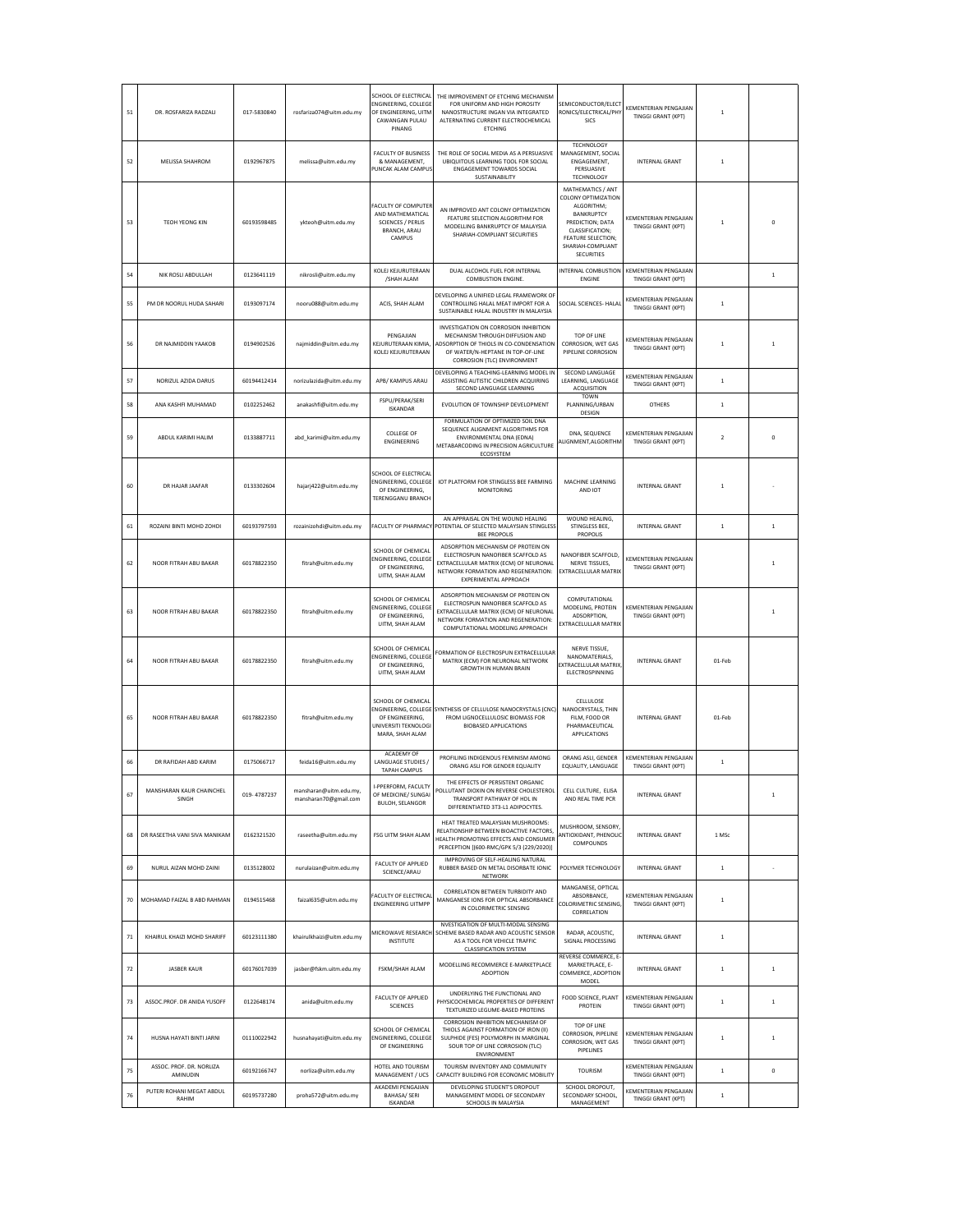| 77  | DR. ZALINA SAMADI                                                                                                                          | 0192179021  | zalin628@uitm.edu.my       | <b>FSPU/UITM PUNCAK</b><br>ALAM                                                           | EVALUATING ON STREET DIGITAL PHOTO<br>ANALYSIS AND REVITALISATION PERFORMANCI<br>RANKING IN VALORISING URBAN HERITAGE<br><b>STREETS</b>                                                                                                      | <b>ARCHITECTURAL URBAN</b><br>HERITAGE,<br><b>REVITALISATION</b>                                                                        | <b>INTERNAL GRANT</b>                              | $\overline{2}$ | $\,$ 1       |
|-----|--------------------------------------------------------------------------------------------------------------------------------------------|-------------|----------------------------|-------------------------------------------------------------------------------------------|----------------------------------------------------------------------------------------------------------------------------------------------------------------------------------------------------------------------------------------------|-----------------------------------------------------------------------------------------------------------------------------------------|----------------------------------------------------|----------------|--------------|
| 78  | DR. AHMAD SUFIAN BIN ABDULLAH                                                                                                              | 0193112204  | ahmadsufian@uitm.edu.my    | SCHOOL OF<br>MECHANICAL<br><b>ENGINEERING, UITM</b><br>CAWANGAN PULAU<br>PINANG           | MODIFIED VISCOUS ANAND MODEL TO<br>INCLUDE GROWTH KINETICS OF AG3SN<br>INTERMETALLIC COMPOUND IN PREDICTING<br>95.5SN-4.0AG-0.05CU SOLDER JOINTS FAILURE<br>MECHANISM.                                                                       | <b>FAILURE MECHANISM</b><br>CREEP, SOLDER JOINTS,<br>ANAND MODEL,<br>NUMERICAL MODELS                                                   | KEMENTERIAN PENGAJIAN<br>TINGGI GRANT (KPT)        | $\mathbf{1}$   | 0            |
| 79  | SHAHRIL NIZAM BIN ZULKIPLI                                                                                                                 | 0132968673  | shah4107@uitm.edu.my       | <b>ACIS CAWANGAN</b><br>PERAK KAMPUS TAPAH                                                | MODEL PSIKOTERAPI NABAWI DALAM<br>MENANGANI KEMURUNGAN REMAJA ERA<br>PANDEMIK                                                                                                                                                                | PENGAJIAN HADITH.<br>PSIKOSPIRITUAL ISLAM                                                                                               | KEMENTERIAN PENGAJIAN<br>TINGGI GRANT (KPT)        | $\overline{1}$ |              |
| 80  | THE EFFECT OF KANGOROO MOTHER<br>CARE (KMC) ON PREMATURE BABIES<br>BODY WEIGHT AND MOTHERS'<br>PERCEPTION TOWARDS<br>IMPLEMENTATION ON KMC | 0132851116  | shasya@uitm.edu.my         | <b>FAKULTI SAINS</b><br><b>KESIHATAN UITM</b><br>SELANGOR KAMPUS<br>PUNCAK ALAM           | GERAN INSENTIF PENYELIDIKAN (GIP)                                                                                                                                                                                                            | NURSING                                                                                                                                 | <b>INTERNAL GRANT</b>                              |                |              |
| 81  | YUSFIDA AYU BINTI ABDULLAH @<br>MOHD ZAIN                                                                                                  | 0183680243  | vusfida@uitm.edu.mv        | FSPU, UITM KAMPUS<br>PUNCAK ALAM                                                          | GREEN TECHNOLOGY INSTITUTIONAL<br>FRAMEWORK FOR LOW CARBON CITY AT LOCA<br>GOVERNMENT                                                                                                                                                        | <b>GREEN TECHNOLOGY.</b><br>INSTITUTIONAL, LOW<br>CARBON CITY, LOCAL<br>GOVERNMENT                                                      | KEMENTERIAN PENGAJIAN<br>TINGGI GRANT (KPT)        |                | $\mathbf{1}$ |
| 82  | NORRIZAH RINTI IAAFAR SIDIK                                                                                                                | 013-2626737 | norri536@uitm.edu.my       | <b>FSG/SHAH ALAM</b>                                                                      | PLANT TISSUE CULTURE OF BAMBOO                                                                                                                                                                                                               | PLANT BIOTECHNOLOGY                                                                                                                     | KEMENTERIAN PENGAJIAN<br><b>TINGGI GRANT (KPT)</b> | $\bf{0}$       | $\mathbf{1}$ |
| 83  | NURHUDA MANSHOOR                                                                                                                           | 0199835046  | nurhuda15@uitm.edu.my      | ATTA-UR-RAHMAN<br><b>INSTITUTE FOR</b><br>NATURAL PRODUCT<br>RESEARCH                     | APPRAISAL OF THE RELATIONSHIP RETWEEN<br>BIOACTIVITIES OF MIYABENOLS C WITH THEIR<br><b>ISOMERIC PROPERTIES.</b>                                                                                                                             | CHEMISTRY.<br>BIOCHEMISTRY,<br>BIOTECHNOLOGY,<br><b>BIOMEDICAL,</b>                                                                     | KEMENTERIAN PENGAJIAN<br>TINGGI GRANT (KPT)        | $\overline{1}$ | $\,$ 1       |
| 84  | SAFREEDA SF SALIM                                                                                                                          | 0196061213  | safreeda@uitm.edu.my       | FACULTY OF MEDICINE<br>SG BULOH CAMPUS,<br>UITM                                           | <b>IMPLICATIONS OF POLYMORPHISMS IN MTHFR</b><br>MS AND CBS GENES ON HOMOCYSTEINEMIA<br>TREATMENT AND METABOLOMIC INSIGHTS IN<br>MALAYSIAN CARDIOVASCULAR MALE PATIENTS                                                                      | MALE/FEMALE, OWN<br>TRANSPORT, DEGREE<br>HOLDER, BASIC<br><b>EXPERIENCE WITH</b><br>STATISTIC, GOOD<br>COMMUNICATION SKILLS             | KEMENTERIAN PENGAJIAN<br><b>TINGGI GRANT (KPT)</b> | $\overline{1}$ | $\Omega$     |
| 85  | NASIBAH AZME                                                                                                                               | 0133304092  | nasibah@uitm.edu.my        | <b>FACULTY OF MEDICINE</b>                                                                | MECHANISM OF ANTI-MIR-155 ON SMAD<br>IGNALLING PATHWAY-INDUCED ENDOTHELIAL<br>TO MESENCHYMAL TRANSITION IN ANIMAL<br>MODEL OF ISCHEMIC STROKE                                                                                                | FIELD: MEDICAL<br>PHYSIOLOGY &<br>PHARMACOLOGY.<br><b>KEYWORDS: VASCULAR</b><br>BIOLOGY, ISCHEMIC<br><b>STROKE</b>                      | KEMENTERIAN PENGAJIAN<br><b>TINGGI GRANT (KPT)</b> |                | 1            |
| 86  | DR NURDIYANA NASRUDIN                                                                                                                      | 0133304092  | nasibah@uitm.edu.my        | <b>FACULTY OF</b><br>MEDICINE/UITM<br><b>SUNGAI BULOH</b>                                 | ELUCIDATING THE MECHANISM OF CELASTROL<br>IN ATTENUATING ENDOTHELIAL TO<br>MESENCHYMAL TRANSITION VIA TGFB<br>SIGNALLING PATHWAY IN HIGH FAT DIET-<br>INDUCED ATHEROSCLEROSIS IN APOE-<br><b>KNOCKOUT MICE</b>                               | FIELD: MEDICAL<br>PHYSIOLOGY &<br>PHARMACOLOGY-<br>KEYWORDS: VASCULAR<br>BIOLOGY,<br>ATHEROSCLEROSIS,                                   | KEMENTERIAN PENGAJIAN<br>TINGGI GRANT (KPT)        |                | 1            |
| 87  | DR NURHUDA BINTI ISMAIL                                                                                                                    | 0122187455  | yuda@uitm.edu.my           | <b>FACULTY OF</b><br>MEDICINE/SUNGAI<br><b>BULOH CAMPUS</b>                               | RISK STRATIFICATION OF RESPIRATORY INDOOF<br>AIR POLLUTION GASEOUS OF SEWAGE<br><b>INDUSTRY</b>                                                                                                                                              | INDOOR AIR.<br>RESPIRATORY,<br>MODELLING, INDUSTRY                                                                                      | KEMENTERIAN PENGAJIAN<br>TINGGI GRANT (KPT)        | $\overline{1}$ |              |
| 88  | NURHARNANI HARUN                                                                                                                           | 0194151900  | drharnani@uitm.edu.mv      | DENTISTRY/SG. BULOH                                                                       | CORROBORATION OF ANTICANCER EFFECTS OF<br>MALAYSIAN HOLOTHURIA LEUCOSPILOTA<br>AGAINST ORAL SQUAMOUS CELL CARCINOMA                                                                                                                          | ORAL CANCER                                                                                                                             | <b>INTERNAL GRANT</b>                              | $\overline{1}$ | $\pmb{0}$    |
| 89  | IR DR SUHAILA BT SUBAHIR                                                                                                                   | 60123456236 | suhailas@uitm.edu.my       | SCHOOL OF ELECTRICAL<br><b>ENGINEERING</b>                                                | FRAGMENTED ARRAY TOPOLOGY OF RFID<br>ANTENNA STRUCTURE FOR GAIN EFFICIENCY<br>AND ELECTROMAGNETIC WAVE PROPAGATION<br>ENHANCEMENT ON METALLIC SURFACE LAYER                                                                                  | <b>RFID TAG</b>                                                                                                                         | KEMENTERIAN PENGAJIAN<br>TINGGI GRANT (KPT)        | $\overline{2}$ |              |
| 90  | NURUL WAHIDA BINTI RAMLI                                                                                                                   | 01126812919 | nurulwahida87@uitm.edu.my  | FAKULTI PERLADANGAN<br>DAN AGROTEKNOLOGI                                                  | EFFECT OF ANDROGRAPHIS PANICULATA<br>EXTRACTS AS SEED TRETAMENTS TO CONTROL<br>BAKANAE DISEASE OF RICE<br>ASSESSMENT OF CONDUCTION MECHANISM OF                                                                                              | <b>CROP PROTECTION</b>                                                                                                                  | <b>INTERNAL GRANT</b>                              | $\mathbf{1}$   |              |
| 91  | NURUL FATAHAH ASYQIN ZAINAL                                                                                                                | 0176267102  | nurulfa2916@uitm.edu.my    | PUSAT ASASI UITM,<br>KAMPUS DENGKIL                                                       | FLEXIBLE POLY(ETHYLENE OXIDE- GRAFT<br>NATURAL RUBBER) SOLID POLYMER<br>ELECTROLYTES                                                                                                                                                         | POLYMER<br>ELECTROLYTES, PHYSICAL<br>CHEMISTRY                                                                                          | <b>INTERNAL GRANT</b>                              | $\mathbf{1}$   |              |
| 92  | KUSHAIRI RASHID                                                                                                                            | 0195504924  | kusha575@uitm.edu.my       | FSPU/PERAK                                                                                | DEVELOPING A SYNERGY MODEL OF FACILITIES<br>AND SUPPORT SERVICES PROVISION FOR<br>ELDERLY AGING IN PLACE                                                                                                                                     | AGING IN PLACE                                                                                                                          | KEMENTERIAN PENGAJIAN<br><b>TINGGI GRANT (KPT)</b> | $\overline{1}$ | 0            |
| 93  | MOHD RISHAM BIN JAAFAR                                                                                                                     | 01151157941 | risham@uitm.edu.my         | UITM CAWANGAN<br>PAHANG                                                                   | POST-FIRE DEFORMATION BEHAVIOUR OF BUILT<br>UP BACK-TO-BACK COLD-FORMED STEEL<br>COLUMN WITH FOAM BINDER                                                                                                                                     | COLD-FORMED STEEL.<br>FOAM CONCRETE                                                                                                     | <b>KEMENTERIAN PENGAJIAN</b><br>TINGGI GRANT (KPT) | $\overline{1}$ | $\mathbf 0$  |
| 94  | KHAIRUN NISA KAMARUDIN                                                                                                                     | 017-3636420 | khairunnk@uitm.edu.my      | FACULTY OF<br>PLANTATION AND<br>AGROTECHNOLOGY,<br>PERLIS BRANCH                          | SEED PRIMING WITH SILICON FOR THE FIGHT<br>AGAINST GOLDEN APPLE SNAIL INFESTATION IN<br>DIRECT-SEEDED RICE                                                                                                                                   | <b>AGRICULTURE</b>                                                                                                                      | KEMENTERIAN PENGAJIAN<br>TINGGI GRANT (KPT)        | $\overline{1}$ |              |
| 95  | NURUL HAIZA SAPIEE                                                                                                                         | 0134699582  | haizasapiee@uitm.edu.my    | SCHOOL OF CHEMICAL<br>ENGINEERING, COLLEGE<br>OF ENGINEERING, UITM<br>SHAH ALAM           | AUTOMATED CONTROL SCHEME MECHANISM<br>BY COMPARISON BETWEEN UVA-PADOVA<br>SIMULATOR AND IN-SILICO WORK OF<br>IMPROVED HOVORKA EQUATIONS COUPLED<br>WITH ENHANCED MODEL PREDICTIVE CONTROL<br>(EMPC) FOR TYPE 1 DIABETES MELLITUS<br>PATIENTS | ARTIFICIAL PANCREAS /<br>INSULIN DEPENDENT<br><b>DIABETES MELLITUS</b>                                                                  | <b>INTERNAL GRANT</b>                              | $\mathbf{1}$   |              |
| 96  | PROF TS DR WARDAH TAHIR                                                                                                                    | 0196956406  | warda053@uitm.edu.my       | <b>SCHOOL OF CIVIL</b><br><b>ENGINEERING, COLLEGE</b><br>OF ENGINEERING UITM<br>SHAH ALAM | COUPLED HYBRID FEATURE EXTRACTION AND<br>CLASSIFICATION OF RADAR REFLECTIVITY<br>IMAGES FOR CONVECTIVE-STRATIFORM<br>TROPICAL RAINFALL ESTIMATES                                                                                             | RAINFALL ESTIMATES,<br>RADAR, FEATURE<br>EXTRACTION, FLOOD<br>FORECASTING                                                               | KEMENTERIAN PENGAJIAN<br>TINGGI GRANT (KPT)        | 2 MSc or 1 PhD | $\mathbf{1}$ |
| 97  | IR. TS. DR. FADHLAN HAFIZHELMI<br>KAMARU ZAMAN                                                                                             | 0192052232  | fadhlan@uitm.edu.my        | SCHOOL OF ELECTRICAL<br>ENGINEERING                                                       | INTELLIGENT CONNECTED DVR TO MONITOR<br>DRIVING BEHAVIOR AND REDUCE ROAD<br>ACCIDENTS                                                                                                                                                        | COMMUNICATION, V2X<br>5G, CLOUD COMPUTING                                                                                               | <b>OTHERS</b>                                      | $\mathbf{1}$   |              |
| 98  | DR WAN ZURAIDA WAN KAMIS                                                                                                                   | 0174880392  | zuraida326@uitm.edu.mv     | PENGAJIAN<br>KEILIRUTERAAN KIMIA<br><b>UITM CAWANGAN</b><br><b>PULAU PINANG</b>           | HYDROTHERMAL CARBONIZATION OF ZINC<br>ACTIVATED CELLULOSE OF COTTON TEXTILE<br>WASTE TO PRODUCE HIGH ENERGY DENSITY<br>HYDROCHARS AS SOLID FUEL                                                                                              | <b>BIOMASS, RENEWABLE</b><br>ENERGY, CATALYST                                                                                           | <b>INTERNAL GRANT</b>                              | $\mathbf{1}$   |              |
| 99  | SITI KHUZAIMAH SOID                                                                                                                        | 0132700442  | khuzaimah@tmsk.uitm.edu.my | <b>FAKULTI SAINS</b><br>KOMPUTER DAN<br>MATEMATIK                                         | ANALYSIS ON BIOCONVECTION FLOW OF NANO-<br>MICROPOLAR FLUID                                                                                                                                                                                  | FLUID DYNAMICS.<br>BIOCONVECTION, NANO-<br>MICROPOLAR FLUID                                                                             | KEMENTERIAN PENGAJIAN<br>TINGGI GRANT (KPT)        | $\overline{1}$ | 0            |
| 100 | NOORZIAH MOHD SALLEH                                                                                                                       | 0128851774  | noorziah@uitm.edu.my       | <b>BUSINESS AND</b><br>MANAGEMENT<br>FACULTY                                              | THE EFFECTS OF INCREASING HUMAN CAPITAL<br><b>INVESTMENT ON</b><br>POVERTY AND ECONOMIC GROWTH IN<br>MALAYSIA                                                                                                                                | HUMAN CAPITAL INDEX<br>HUMAN CAPITAL, HC<br>DEVELOPMENT                                                                                 | <b>OTHERS</b>                                      | $\mathbf{1}$   | $\,$ 1 $\,$  |
| 101 | PROF IR TS DATIN DR WAHIDAH<br>MANSOR                                                                                                      | 0166821616  | wahidah231@uitm.edu.my     | PENGAJIAN<br>KEJURUTERAAN<br>ELEKTRIK, KOLEJ<br>KEJURUTERAAN                              | 1. CLASSIFICATION OF BIOMEDICAL SIGNALS<br>USING ARTIFICIAL INTELLIGENCE<br>2. RECOGNITION OF HALAL FOOD USING<br>ARTIFICIAL INTELLIGENCE                                                                                                    | EEG, MACHINE<br>LEARNING, DEEP<br>LEARNING, SURFACE<br><b>ENHANCED RAMAN</b><br>SPECTROSCOPY                                            | <b>INTERNAL GRANT</b>                              | $\overline{2}$ | $\mathbf 0$  |
| 102 | ASSOC. PROF. DR MOHD YUSMIAIDIL<br>PUTERA MOHD YUSOF                                                                                       | 0133738533  | yusmiaidil@uitm.edu.my     | DENTISTRY                                                                                 | CHARACTERIZING THE AGGLOMERATED<br>CEMENTUM INCREMENTAL LINES IN CHARRED<br>TEETH OF DIFFERENT EXTREME HEAT<br><b>EXPOSURES</b>                                                                                                              | <b>FORENSIC</b><br>ANTHROPOLOGY,<br>CEMENTOCHRONOLOGY<br>HEAT-INDUCED<br>CHANGES, INCREMENTAL<br>LINES, DENTAL AGE<br><b>ESTIMATION</b> | KEMENTERIAN PENGAJIAN<br>TINGGI GRANT (KPT)        |                | $\mathbf{1}$ |
| 103 | DR. TAJUL ROSLI RAZAK                                                                                                                      | 0176594200  | tajulrosli@uitm.edu.my     | FSKM, UITM<br>CAWANGAN PERLIS                                                             | INTERPRETABLE HIERARCHICAL FUZZY SYSTEM<br>FRAMEWORK IN DECISION SUPPORT SYSTEMS.                                                                                                                                                            | <b>FUZZY LOGIC SYSTEMS.</b><br>ARTIFICIAL INTELLIGENCE                                                                                  | KEMENTERIAN PENGAJIAN<br>TINGGI GRANT (KPT)        | $\,$ 1         | 0            |
| 104 | NUR FARIZA ABDUL RAHMAN                                                                                                                    | 0173168857  | nurfar2898@uitm.edu.my     | <b>FAKULTI SAINS</b><br>GUNAAN, UITM SHAH<br>ALAM                                         | STABILITY EVALUATION OF VIRGIN COCONUT<br>OIL-BASED NANOEMULSION VIA HIGH ENERGY<br>EMULSIFICATION METHOD FOR TRANSDERMAL<br>DELIVERY OF VITAMIN E                                                                                           | NANOEMULSION<br><b>FORMULATION</b>                                                                                                      | <b>INTERNAL GRANT</b>                              | $\mathbf{1}$   | $\pmb{0}$    |